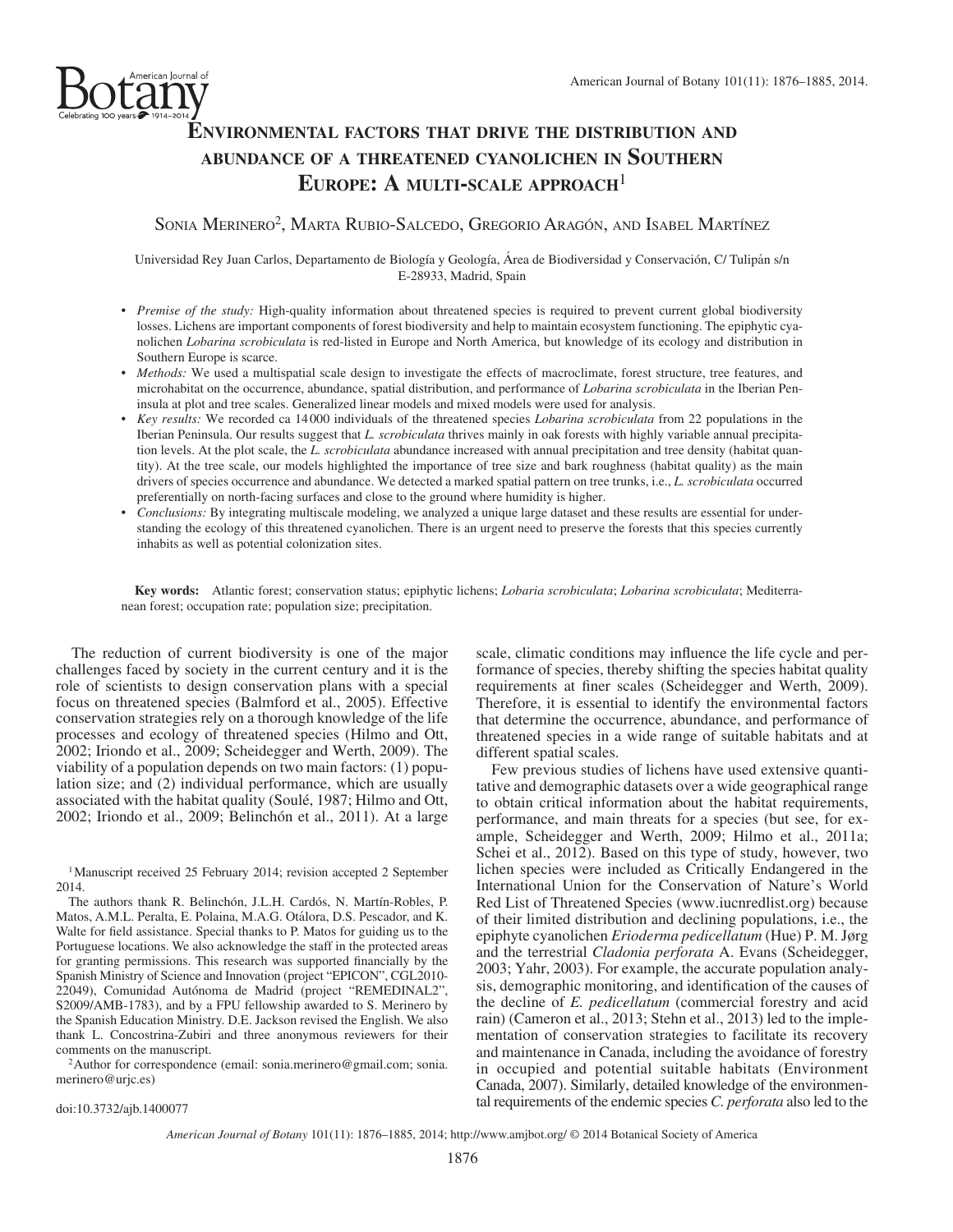establishment of habitat protection measures and reintroductions (Yahr, 2003).

 Lichens represent an important component of the terrestrial biodiversity, especially in forests where they are among the dominant epiphytic organisms (Wein and Speer, 1975; Aragón et al., 2010), and they have critical roles in ecosystem functioning, i.e., water and mineral cycles, shelter for microfauna, and food webs (reviewed by Ellis, 2012). Lichens are poikilohydric organisms, i.e., they lack specialized mechanisms for regulating their water content, which is controlled passively by the water potential of the environment (Nash, 2008). Thus, the distribution and performance of lichens are determined greatly by the macro- and microclimate conditions, especially water and light availability, and their ranges of tolerance for these conditions, as well as other factors (i.e., suitable habitat availability, nutrient availability, and/or air pollution) (Nash, 2008; Ellis et al., 2009; Ellis, 2012; Marini et al., 2011). Therefore, changes in microclimate conditions, such as those induced by forest management, affect the diversity of epiphytic lichens, especially cyanolichens (i.e., lichens with cyanobacteria as the main photobiont) (Gauslaa et al., 2001; Aragón et al., 2010; Ellis, 2012 ). Cyanolichens are particularly sensitive to humidity because they require liquid water to activate photosynthesis (Lange et al., 1986), thus their distribution is generally controlled by the annual precipitation (see Marini et al., 2011). Cyanolichens play significant roles in the nutrient cycles in forests because they fix atmospheric nitrogen (Nash, 2008; Ellis, 2012 ). Thus, given the importance of cyanolichens for ecosystem functioning, species-specific studies are required to better understand their functioning and distribution at different spatial scales in the regions where they occur. These studies need to address different spatial scales because ecological processes are scale-dependent and they may generate different patterns at different spatial scales, which may explain the distribution, abundance, and assembly of species (Wiens, 1989; McGill, 2010; Nascimbene et al., 2013).

 In the current study, we focused on the cyanolichen species *Lobarina scrobiculata* , which is generally associated with late successional epiphytic communities, traditionally referred as to *Lobarion* (Barkman, 1958; James et al., 1977; Burgaz et al., 1994 ). In general, *L. scrobiculata* has an incomplete circumboreal distribution, where it is more frequent on the west and east coasts of North America and Europe (http://data.gbif.org). However, a wider distribution does not necessarily correlate with its local abundance because this species has declined greatly in the United States in recent decades, and similar declines are likely in Europe (mean estimates of 10–30% based on the loss of locations) (Sérusiaux, 1989; NatureServe, 2014). The main causes of these declines are air pollution and habitat loss (Hallingbäck, 1989; Sérusiaux, 1989; Nimis, 1993; Smith et al., 2009 ). According to previous studies, *L. scrobiculata* is now a rare species in Europe and in some parts of North America. A growing awareness of its ongoing decline and increasing rareness has resulted in the inclusion of *L. scrobiculata* in numerous American and European Red Lists in different threatened categories, ranging from vulnerable to extinct (e.g., Sérusiaux, 1989; Randlane et al., 2008; Gärdenfors, 2010; NatureServe, 2014 ), based mainly on the loss of locations and/or occupancy area contraction. In Mediterranean Spain, Burgaz et al. (1994) suggested that it should be classified as "endangered" based on the persistence of the main threats to this species, i.e., forestry and agriculture practices. Based on the IUCN criteria, Martínez et al. (2003) classified it as "vulnerable" at a smaller regional

scale (Central Spain). However, there is still a lack of exhaustive demographic data for this species, such as its population size and/or population structure, thereby suggesting that there is a need for new evidence to reassess the conservation status of this species in its current geographic range.

 As a consequence of its rarity and ecological importance, *Lobarina scrobiculata* has been a target species in many ecological and population studies in boreal forests (e.g., Hallingbäck, 1989; Hilmo, 2002; Hilmo et al., 2011a, 2011b; Asplund et al., 2010; Larsson and Gauslaa, 2011). However, the macroenvironmental conditions and forest history in North America and Northern Europe differ from those in Southern Europe, where the ecology and habitat requirements of this species are poorly characterized. Thus, the main aim of the current study was to elucidate the environmental factors that modulate the occurrence, abundance, spatial distribution, and performance of *L. scrobiculata* in the Iberian Peninsula at multiple scales. We examined representative *L. scrobiculata* populations throughout the Iberian Peninsula to identify differences in the performance of this species between the Atlantic and Mediterranean biogeographical regions, with a specific focus on the latter. In the Mediterranean Basin, the climatic conditions may be particularly harsh for *L. scrobiculata* due to the physiological stress caused by low humidity during the long summer drought (Valladares et al., 2004), and these conditions might become even more extreme as a consequence of global warming (Giménez-Benavides et al., 2007). We hypothesized that the abundance of *L. scrobiculata* would increase with annual precipitation, which is consistent with the requirements of cyanolichens. Therefore, we also expected that *L. scrobiculata* would perform better in the Atlantic region in terms of abundance and occupation rate because, in addition to the higher macroenvironmental humidity, the forests are older and better preserved (Blanco et al., 2005 ), thereby providing a more suitable environment for this old-forest cyanolichen. We also discuss the implications of our results for the conservation status of *L. scrobiculata* in the study region.

#### MATERIALS AND METHODS

*Target species — Lobarina scrobiculata* (Scop.) Nyl. ex Cromb. (Lobariaceae) was long considered to belong to the genus *Lobaria* but recent phylogenetic analyses have placed it clearly in the smaller genus *Lobarina* ( Moncada et al., 2013 ). However, in the current study we refer to *Lobaria* sensu lato for convenience to place our results in a broader ecological context.

*Lobarina scrobiculata* is a foliose cyanolichen, which contains the cyanobacterium *Nostoc* as its main photobiont. This species occurs in the Northern Hemisphere and in oceanic areas of South America, Australia, New Zealand, and Africa (Smith et al., 2009; Nimis, 1993). In the Iberian Peninsula, it usually inhabits forests in mountain areas and it is relatively frequent in Central Spain, common in oceanic areas of the northwest, and increasingly rarer elsewhere, because it only occurs in forests with high relative air humidity (Burgaz and Martínez, 1999). This species is preferentially epiphytic and grows mainly on deciduous trees, but sometimes on mossy siliceous rocks (Hallingbäck, 1989; Burgaz and Martínez, 1999). The most frequent mode of reproduction is asexual via soredia (asexual diaspores that contain both symbionts), whereas sexual reproduction via apothecia (containing fungal spores) is rather infrequent (Burgaz and Martínez, 1999; Smith et al., 2009). The size of the individual appears to be the main factor that drives the onset of asexual reproduction in boreal forests (see e.g., Larsson and Gauslaa, 2011 ), but the factors that promote sexual reproduction are not known yet, although they may include other speciesspecific and/or environmental factors.

*Study area*—We selected 22 populations distributed throughout the Iberian Peninsula, which were representative of the habitats and regions where *Lobarina*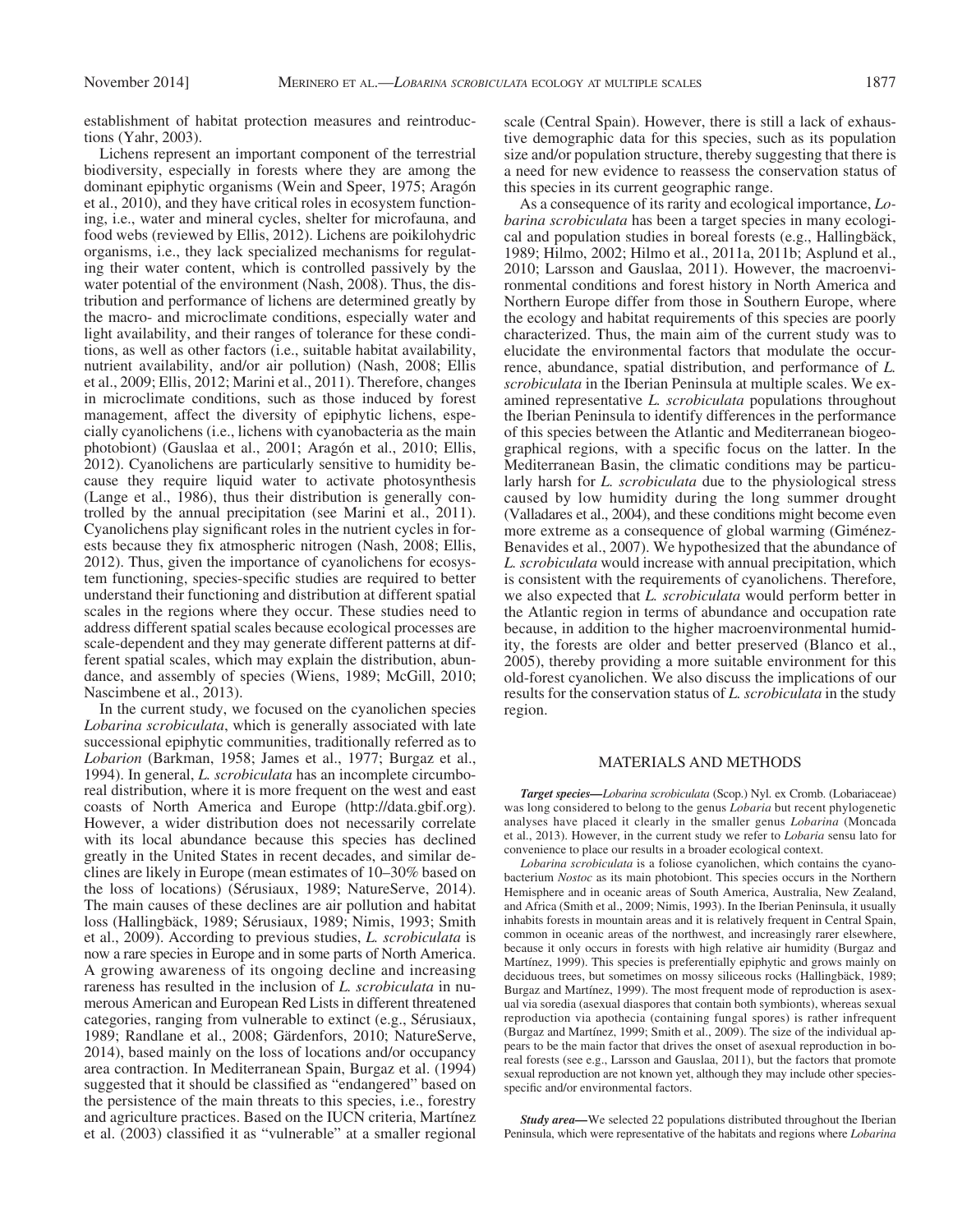*scrobiculata* occurs (Fig. 1; see Burgaz and Martínez, 1999). We defined a population as at least 10 individuals inhabiting a forest. The latitudinal gradient where *L. scrobiculata* occurs in the Iberian Peninsula includes two biogeographical regions with very different climatic conditions: (1) the Atlantic region (northern fringe of the Iberian Peninsula) with an oceanic climate; and (2) the Mediterranean region (the rest of the Iberian Peninsula), which is characterized by a summer drought period that can be quite variable in length (European Environment Agency, 2009) (Fig. 1; Table 1). This latitudinal gradient and the topography result in high environmental heterogeneity, thereby leading to high forest diversity. In the Atlantic region, the forests are dominated by broadleaved and deciduous species (e.g., *Fagus sylvatica* L., *Quercus petraea* (Matt.) Lieb., and *Q. robur* L.), whereas perennial or semideciduous species (e.g., *Q. ilex* L. and *Q. pyrenaica* Willd.) are the dominant forest species in the Mediterranean region (Blanco et al., 2005) (Fig. 1). Iberian forests have been managed for centuries, especially in the Mediterranean region (i.e., for timber, firewood extraction, and livestock) (Valladares et al., 2004; Blanco et al., 2005). Our study plots within the Mediterranean region exhibited different signs of low intensity management in the past and current livestock activity. However, the plots sampled in the Atlantic region had not been subjected to any forestry practices for more than 50 years.

*Experimental design and sampling*—The field data were collected between October 2009 and July 2012. We approached this study using a multiscale design, i.e., plot and tree scales. We established a random  $3000 \text{ m}^2$  plot inside a forest where the target species was detected. We investigated all living trees present in this area and recorded the occurrence and number of *Lobarina scrobiculata* individuals at a height of up to 2 m on the tree trunks, because *L. scrobiculata* occurs rarely above this height on the trunks and branches in the study region (e.g., Belinchón et al., 2009, 2011; S. Merinero et al., personal observation). We considered "individuals" to be all spatially distinguishable lichen entities that were easily differentiated from others. This definition is also used elsewhere (e.g., Hilmo et al., 2011a; Schei et al., 2012)

At the plot scale, we considered the following climatic variables (Table 1): (1) annual precipitation (mm); (2) winter precipitation (mm); (3) summer precipitation (mm); and (4) mean annual temperature  $({}^{\circ}C)$ , which were derived using the climate simulation model CLIMOEST (developed for the Iberian Peninsula) by inputting the altitude, geographic coordinates, and hydrographic basin (Sánchez-Palomares et al., 1999). The longitude, latitude, and altitude were recorded in situ using a GPS device (GPSmap 60CSx, Garmin GPS; Garmin, Ltd., Olathe, Kansas, USA). We also measured the following forest structure variables: (1) the forest type based on the dominant tree species (oak, beech, or mixed); (2) the number of trees per plot (i.e., tree density); and (3) the mean tree diameter at breast height based on all trees within the plot (DBH, cm) (Table 2). At the tree scale, we recorded the tree species, DBH (cm), bark roughness (mm), which was measured using digital calipers as the depth of a representative crevice



 Fig. 1. Locations of the 22 populations of *Lobarina scrobiculata* sampled throughout the Iberian Peninsula. The biogeographical regions are shown according to the European Environment Agency (2009). The details of the corresponding localities and plots are shown in Table 1. Triangles: Oak forests; circles: Beech forests; squares: Mixed species forests.

at approximately 50 cm above ground, and the trunk slope respect to the horizontal ( $^{\circ}$ ), which was measured using a clinometer. We also measured the position of each *Lobarina scrobiculata* individual on the trunk in terms of the height above ground (cm) and orientation  $(°)$ .

*Statistical analyses —* To avoid problems of multicollinearity, only uncorrelated variables (Pearson's correlation coefficient  $< 0.7$  and  $P > 0.05$ ) were included in the models. For two correlated variables, the models included the variable that had a stronger biological influence on the response of the lichen because it explained more variation. Thus, from the original 14 explanatory variables, only four were used in the models to examine their effects on the response variables at the two scales. The plot-scale explanatory variables were annual precipitation and tree density, whereas the tree-scale variables were DBH and bark roughness. The response variables at the plot scale were the abundance of *Lobarina scrobiculata* and the proportion of occupied trees (i.e., occupation rate), while the response variables at the tree scale were the probability of occurrence and the abundance of *L. scrobiculata* .

 To test the effects of annual precipitation and tree density on the abundance and occupation rate of *Lobarina scrobiculata* at the plot scale we fitted generalized linear models (GLMs) (McCullagh and Nelder, 1989), where Poisson and binomial errors were applied, respectively. At the tree scale, the effects of the explanatory variables on the occurrence and abundance of *L. scrobiculata* were modeled by fitting generalized linear mixed models (GLMMs) with a Laplace approximation (Zuur et al., 2009). Binomial and Poisson errors were applied to the occurrence and abundance models, respectively. We selected this approach because our data had an unbalanced and hierarchical structure with trees nested within the plots. This data hierarchy suggests that there was a correlation between the data at the two scales, thereby inflating the error in the degrees of freedom and increasing the possibility of Type I errors. To overcome this problem, the data were analyzed using a multilevel approach, where we considered the variable "plot" as a random factor in the tree-scale model and the explanatory variables were introduced at the plot and tree scales as fixed factors (i.e., annual precipitation, tree density, DBH, and bark roughness) (Zuur et al., 2009 ). Further details of the GLM and mixed effects modeling approaches can be found in Zuur et al. (2009). The fixed factors were examined using Wald Z-statistic tests. Significant values with both procedures were estimated using a deviance test (Guisan et al., 2002) and variables were excluded if  $P > 0.05$ . Models using the complete data set, i.e., gathered data from the Atlantic and Mediterranean regions, are referred as to global data/scale models.

 We performed similar GLMs and GLMMs separately for the Atlantic and the Mediterranean regions to compare the performance of the species between regions. The number of populations examined in each region reflected the area of each biogeographical region in the Iberian Peninsula, i.e., 5/22 populations were located in the Atlantic region and 17/22 in the Mediterranean region (Fig. 1). The lower sample size in the Atlantic region meant that we only included tree density as an explanatory variable for the GLMs at the plot level in this region because it explained more variation than the annual precipitation. Finally, all of the models were checked for residual patterns and nonlinear effects. The statistical analyses were performed using R version 2.15.2 (R Foundation for Statistical Computing, Vienna, Austria). We used the packages nlme (Pinheiro et al., 2008 ) and lme4 ( Bates et al., 2013 ) for the mixed effect model analyses. The mean values  $\pm$  SD (SD) are reported, unless stated otherwise.

### **RESULTS**

*Population characteristics (plot scale)*—Tables 1 and 2 summarize the environmental and forest structure variables for each plot. The study area comprised a wide range of different mountain systems and there was high environmental heterogeneity. There were very high variations in the altitude (290 to 1406 m a.s.l.), annual precipitation (621 to 2050 mm), and mean temperature (7.5° to  $18^{\circ}$ C) (Table 1). As the latitude decreased, the mean annual temperature increased and the summer precipitation declined (Table 1). However, the differences in the annual precipitation were not consistent with the latitudinal gradient because some southern populations received extremely high precipitation levels due to topographic factors (e.g., plots 21 and 22) (Table 1).

 In the 22 study populations, a total of 14 tree species were recorded, which were distributed mainly among the following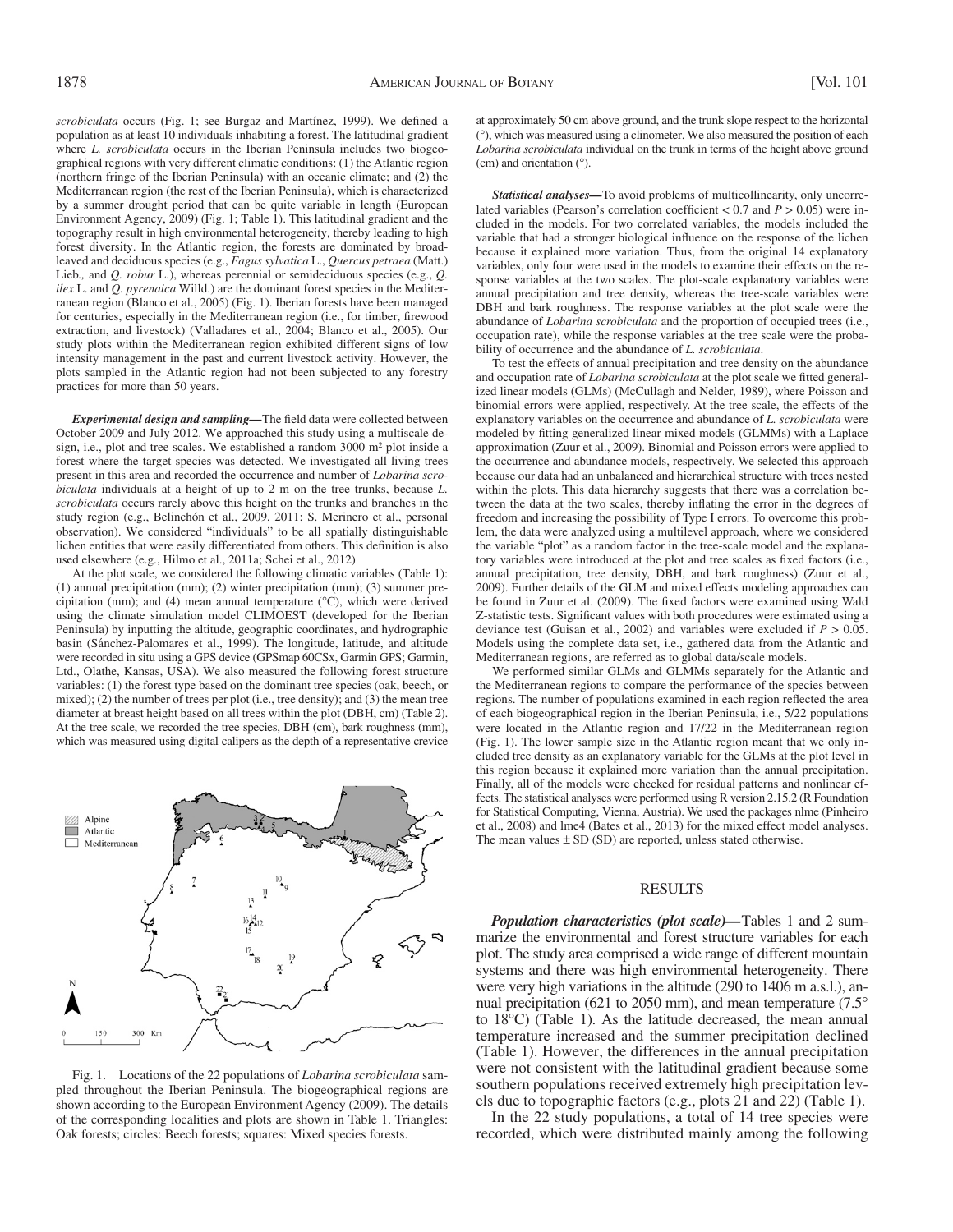| Plot           | Locality         | Province    | Region | Coord X<br>(UTM) | Coord Y<br>(UTM) | Altitude<br>(m a.s.l.) | Annual<br>$P$ (mm) | Winter<br>$P$ (mm) | Summer<br>$P$ (mm) | Mean<br>$T (^{\circ}C)$ |
|----------------|------------------|-------------|--------|------------------|------------------|------------------------|--------------------|--------------------|--------------------|-------------------------|
| 1              | Irati            | Navarra     | Atl    | 30T654582        | 4761165          | 965                    | 1615               | 589                | 149                | 8.9                     |
| $\overline{c}$ | Pontón           | León        | Atl    | 30T335853        | 4774195          | 1328                   | 1721               | 552                | 229                | 7.8                     |
| 3              | Burón            | León        | Atl    | 30T321674        | 4771356          | 1353                   | 1371               | 368                | 135                | 7.5                     |
| 4              | Riaño            | León        | Atl    | 30T335246        | 4758497          | 1150                   | 1156               | 295                | 117                | 8.8                     |
| 5              | <b>Brañosera</b> | Palencia    | Atl    | 30T394739        | 4754232          | 1260                   | 946                | 326                | 131                | 8.1                     |
| 6              | Sanabria         | Zamora      | Medit  | 30T198543        | 4667428          | 950                    | 1054               | 384                | 95                 | 10.3                    |
| 7              | Estrela          | Guarda      | Medit  | 30T116951        | 4484577          | 978                    | 2050               | 865                | 85                 | 13.5                    |
| 8              | Sicó             | Coimbra     | Medit  | 30T133915        | 4442826          | 290                    | 1178               | 612                | 41                 | 18.0                    |
| 9              | Santuy           | Guadalajara | Medit  | 30T462970        | 4549459          | 1235                   | 801                | 252                | 92                 | 9.7                     |
| 10             | Montejo          | Madrid      | Medit  | 30T458649        | 4551345          | 1263                   | 818                | 258                | 92                 | 9.5                     |
| 11             | Escorial         | Madrid      | Medit  | 30T402181        | 4491369          | 1066                   | 796                | 272                | 85                 | 11.2                    |
| 12             | San Pablo        | Toledo      | Medit  | 30T381950        | 4377721          | 908                    | 621                | 239                | 48                 | 12.8                    |
| 13             | San Vicente      | Toledo      | Medit  | 30T352060        | 4445771          | 1239                   | 947                | 334                | 68                 | 10.5                    |
| 14             | Risco Paradas    | Ciudad Real | Medit  | 30T369194        | 4382836          | 1165                   | 756                | 286                | 54                 | 11.2                    |
| 15             | Cigüeñelas       | Ciudad Real | Medit  | 30T361629        | 4372486          | 797                    | 638                | 246                | 45                 | 13.6                    |
| 16             | Gargantilla      | Ciudad Real | Medit  | 30T362757        | 4369364          | 749                    | 656                | 235                | 42                 | 13.8                    |
| 17             | Fuencaliente     | Ciudad Real | Medit  | 30T389768        | 4256034          | 881                    | 729                | 224                | 49                 | 13.9                    |
| 18             | Robledo Hoyas    | Ciudad Real | Medit  | 30T382652        | 4255571          | 1030                   | 777                | 248                | 54                 | 13.2                    |
| 19             | Torca Malojos    | Albacete    | Medit  | 30T545875        | 4252003          | 1406                   | 1023               | 396                | 77                 | 11.6                    |
| 20             | Cazorla          | Jaén        | Medit  | 30T508204        | 4202997          | 738                    | 790                | 254                | 42                 | 15.6                    |
| 21             | Sierra Nieves    | Málaga      | Medit  | 30T314483        | 4059400          | 1064                   | 1155               | 517                | 23                 | 14.0                    |
| 22             | Grazalema        | Cádiz       | Medit  | 30T284707        | 4073443          | 775                    | 1753               | 734                | 32                 | 15.4                    |

 TABLE 1. Summary of the geographic, topographic, and climatic variables in the areas of the study populations (plots). Atl = Atlantic Biogeographical Region; Medit = Mediterranean Biogeographical Region; Coord = coordinates in UTM WGS84;  $\overline{P}$  = Precipitation; Mean T = Mean annual temperature.

three forest types: 17 oak deciduous forests (*Quercus faginea* Lam., *Q. petraea*, and/or *Q. pyrenaica*), three beech forests (dominated by *Fagus sylvatica* ), and two forests that comprised other mainly perennial species (i.e., *Quercus ilex* + *Abies pinsapo*

Boiss. + *Phillyrea latifolia* L.) (Table 2). Minor proportions of other tree species were present in the three forest categories: *Abies alba* Mill. and *Ilex aquifolium* L. in beech forests; *Castanea sativa* Mill., *Corylus avellana* L., *Olea europaea* L., and

 TABLE 2. Summary of the forest structure variables and tree features at the plot scale. Absolute and mean ± SD values are shown for each plot, all plots, and each of the biogeographical region plots. Plots marked with asterisks (\*) belong to the Atlantic Biogeographical Region, whereas the remainder belong to the Mediterranean region. Substrate: Soil type, C = calcareous; S = siliceous. Forest type: Main dominant species (*Fs* = *Fagus sylvatica*; Aa = Abies alba; Qpet = Quercus petraea; Qpyr = Quercus pyrenaica; Qfag = Quercus faginea; Qilex = Quercus ilex; Apin = Abies pinsapo; Plat = *Phillyrea latifolia* ). No. tree: Tree density (number of trees per plot); DBH = Diameter at breast height; abundance = Number of *Lobarina scrobiculata* individuals; Occup rate = Proportion of colonized trees by *L. scrobiculata* .

| Plot          | Substrate    | Forest type                    | No. tree | Mean DBH (cm)   | Mean Bark (mm) | Mean Slope $(°)$ | Abundance | Occup rate $(\% )$ |
|---------------|--------------|--------------------------------|----------|-----------------|----------------|------------------|-----------|--------------------|
| $1*$          | C            | $Fs + Aa$                      | 197      | $28.2 \pm 13.7$ | $1.5 \pm 1.3$  | $85.1 \pm 5.4$   | 129       | 6.6                |
| $2*$          | C            | Fs                             | 176      | $21.6 \pm 10.9$ | $1.4 \pm 0.7$  | $74.6 \pm 15.4$  | 201       | 21.6               |
| $3*$          | C            | $Fs + Qpet$                    | 245      | $18.7 \pm 21.5$ | $1.5 \pm 2.0$  | $74.1 \pm 14.3$  | 988       | 6.1                |
| $4*$          | C            | <i><u>Opet</u></i>             | 170      | $20.2 \pm 12.8$ | $4.3 \pm 2.5$  | $77.6 \pm 10.5$  | 1487      | 19.4               |
| $5*$          | S            | $Qpet+Qpyr$                    | 251      | $22.7 \pm 14.0$ | $5.3 \pm 3.7$  | $78.5 \pm 10$    | 587       | 8.0                |
| 6             | S            | Qpyr                           | 375      | $17.0 \pm 9.8$  | $6.1 \pm 2.3$  | $81.3 \pm 8.8$   | 1091      | 8.0                |
| 7             | S            | Qpyr                           | 385      | $12.1 \pm 4.8$  | $5.0 \pm 2.7$  | $80.7 \pm 10.2$  | 4063      | 55.1               |
| 8             | S            | <i><b>Qfag</b></i>             | 137      | $18.0 \pm 13.4$ | $6.3 \pm 2.9$  | $75.2 \pm 10.9$  | 158       | 24.8               |
| 9             | S            | Qpyr                           | 355      | $14.2 \pm 7.9$  | $6.0 \pm 2.4$  | $84.7 \pm 4.9$   | 220       | 16.9               |
| 10            | S            | Qpyr                           | 207      | $23.2 \pm 12.8$ | $7.2 \pm 5.0$  | $81.8 \pm 9.0$   | 491       | 2.4                |
| 11            | S            | Qpyr                           | 299      | $14.2 \pm 7.4$  | $8.3 \pm 3.1$  | $79.9 \pm 9.0$   | 1758      | 70.2               |
| 12            | S            | Qpyr                           | 245      | $18.8 \pm 10.3$ | $9.3 \pm 2.3$  | $82.7 \pm 4.3$   | 11        | 2.9                |
| 13            | S            | Qpyr                           | 135      | $24.4 \pm 11.0$ | $9.9 \pm 2.3$  | $84.3 \pm 6.8$   | 273       | 40.0               |
| 14            | S            | Qpyr                           | 390      | $10.3 \pm 4.5$  | $9.7 \pm 2.2$  | $79.4 \pm 7.4$   | 169       | 17.9               |
| 15            | S            | Qpyr                           | 197      | $18.8 \pm 12.2$ | $7.6 \pm 3.5$  | $83.2 \pm 4.9$   | 510       | 65.5               |
| 16            | S            | Qpyr                           | 224      | $16.1 \pm 6.6$  | $9.6 \pm 2.2$  | $84.4 \pm 4.1$   | 203       | 37.5               |
| 17            | S            | Qpyr                           | 169      | $13.8 \pm 7.7$  | $7.6 \pm 2.7$  | $83.4 \pm 4.6$   | 725       | 63.3               |
| 18            | S            | Qpyr                           | 76       | $21.1 \pm 12.4$ | $11.9 \pm 4.9$ | $84.8 \pm 4.3$   | 491       | 86.8               |
| 19            | C            | Qpyr                           | 46       | $49.1 \pm 19.7$ | $13.1 \pm 1.5$ | $84.8 \pm 1.8$   | 49        | 41.3               |
| 20            | $\mathsf{C}$ | <i><b>Qfag</b></i>             | 144      | $25.0 \pm 11.3$ | $9.2 \pm 4.8$  | $77.8 \pm 8.8$   | 20        | 4.9                |
| 21            | C            | <i><u>Oilex</u></i>            | 275      | $12.5 \pm 5.5$  | $4.0 \pm 1.5$  | $76.3 \pm 9.9$   | 82        | 10.2               |
| 22            | S            | $Qfag + Apin +$<br>Plat+ Oilex | 265      | $14.6 \pm 16.8$ | $3.2 \pm 2.3$  | $74.8 \pm 15.7$  | 102       | 15.5               |
| Atlantic      |              |                                | 1039     | $22.2 \pm 15.8$ | $2.8 \pm 2.9$  | $77.9 \pm 12.3$  | 3392      | 11.4               |
| Mediterranean |              |                                | 3924     | $16.3 \pm 11.1$ | $7.9 \pm 3.0$  | $81.8 \pm 7.0$   | 10416     | 29.6               |
| Total         |              |                                | 4963     | $17.5 \pm 12.5$ | $6.3 \pm 3.9$  | $80.2 \pm 9.9$   | 13808     | 25.8               |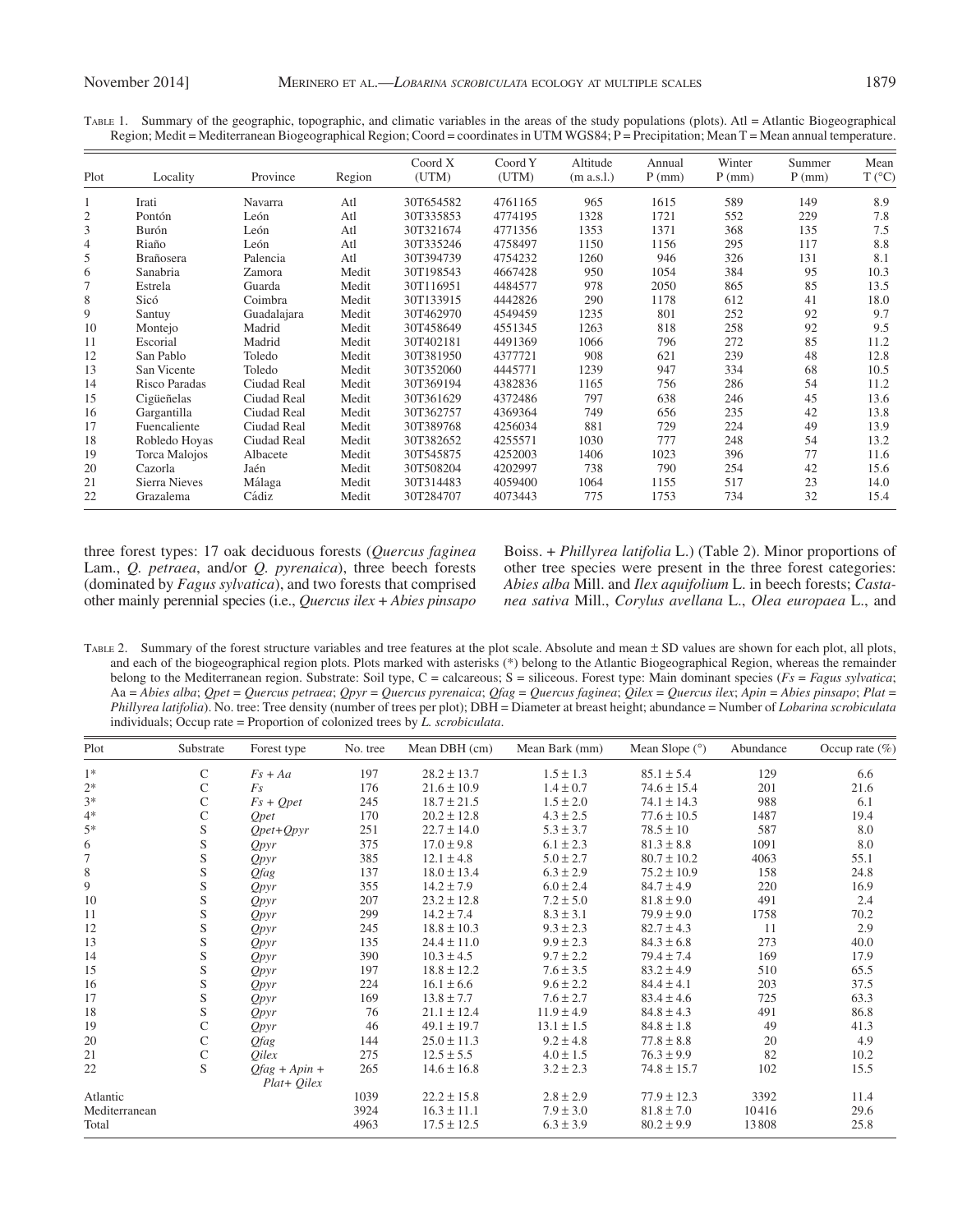*Sorbus sp.* in oak forests; and *Crataegus monogyna* Jacq. in oak and other forests (Table 2).

 In addition to the tree species heterogeneity, all of the forests differed greatly in structure where the tree density varied from 46 to 390 trees per plot (Table 2). This variable had a strong negative correlation with the mean DBH (Pearson's correlation coefficient =  $-0.7$ ,  $P < 0.001$ ), thus a higher tree density indicated a greater number of thinner trees. The mean DBH was 17.5 cm, but it was highly variable among plots (Table 2). Plot 14 had the thinnest trees, whereas plot 19 contained four times the number of larger trees (Table 2). In the Mediterranean region, the mean DBH was significantly less than that in the Atlantic region (Table 2; Kruskal-Wallis,  $\chi^2 = 164.95$ , df = 1, P < 0.0001). The bark roughness was also highly variable among plots (Table 2), where it was significantly lower in beech forests and higher in oak forests (Kruskal-Wallis,  $\chi^2$  = 1805.906, df = 2,  $P < 0.0001$ ).

 Among the 22 populations, we recorded 13 808 *Lobarina scrobiculata* individuals on 1282 trees (from 4963 trees sampled). The abundance was highly variable, i.e., from 11 to 4063 individuals per plot. *L. scrobiculata* was found mainly in oak forests, which had the largest populations  $( \geq 1000 \text{ individuals} )$ (Table 2). The occupation rate varied from  $2.4$  to  $86.8\%$  but it was not significantly correlated with abundance (Table 2). The occupation rate was  $>50\%$  in five populations and  $>70\%$  in two (Table 2). There were clear differences in the *L. scrobiculata* abundance and occupation rates between the two biogeographical regions (Table 2). The mean population size was similar in both regions (Mann-Whitney  $W = 54$ , df = 1,  $P = 0.38$ ), although the variability was much higher in the Mediterranean region (612.7  $\pm$  997.3 vs. 678.4  $\pm$  567.4 individuals in the Atlantic region). The mean occupation rate was significantly higher in the Mediterranean region than the Atlantic region (Table 2; Mann-Whitney  $W = 25$ , df = 1,  $P < 0.01$ ).

 The global GLMs showed that the species abundance was higher with increasing annual precipitation and with a greater tree density (i.e., thinner trees) (Table 3). By contrast, the occupation rate was independent of precipitation but it was significantly higher in plots with a lower tree density. According to the regional GLMs, in the Mediterranean region the species abundance increased with tree density, whereas in the Atlantic region tree density did not affect abundance (Table 3). The occupation rate increased with the annual precipitation in the Mediterranean region only (Table 3).

*Occurrence, abundance, and performance of* **Lobarina scrobiculata** *(tree scale) — Lobarina scrobiculata* was common on oaks followed by beech and other tree species (1177, 59, and 46 trees, respectively, among the 1282 occupied trees) ( Fig. 2 ) . Its occurrence was lower on *Abies pinsapo* , *Phillyrea latifolia, and Crataegus monogyna* (Fig. 2). Only one *Castanea sativa* tree ( $n = 2$ ) and one *Olea europaea* tree ( $n = 2$ ) hosted *L*. *scrobiculata* individuals. No individuals were recorded on *Abies alba* ( *n* = 51), *Ilex aquifolium* ( *n* = 48), *Sorbus* sp. (n = 16), or *Corylus avellana* ( $n = 5$ ). The bark roughness and DBH were not highly correlated when we evaluated all of the trees present in both regions, as well as trees from the Atlantic and Mediterranean regions separately, and the three more common tree species separately (deciduous *Quercus* sp., *Fagus sylvatica* , and *Q. ilex*) (Pearson's correlation coefficients  $< 0.3, P < 0.001$ ).

The global GLMMs results (Table 4) showed that certain tree features, such as large trunks and rough bark, significantly favored the probability of *Lobarina scrobiculata* occurrence and its abundance. The tree density and annual precipitation did not enhance the occurrence or abundance of *L. scrobiculata* at the global scale (Table 4). According to the regional GLMMs, the pattern obtained for the global dataset was similar in the Mediterranean region, although only the bark roughness increased the probability of occurrence in this region, where larger trees were likely to host more *L. scrobiculata* individuals (Table 4). In the Atlantic region, the probability of occurrence was also increased by a reduced density of trees, while the abundance of *L. scrobiculata* per tree increased significantly with decreasing annual precipitation (Table 4).

 We observed different distribution patterns of *Lobarina scrobiculata* individuals (13808) along the height and orientation ranges (Figs. 3 and 4). The abundance of individuals decreased gradually with increasing height from the ground (Fig. 3). More than half of the individuals grew at  $\langle 60 \text{ cm and } \langle 5\% \rangle$ at >150 cm. This trend was much stronger in the Mediterranean region where nearly 40% of the individuals were located at the base of the trunk and only  $3.5\%$  grew at  $>150$  cm (Fig. 3). The pattern differed greatly in the Atlantic region, where <15% of the individuals grew at the base of the trunk and a higher proportion of individuals were found at >150 cm (10%). Almost 65% of the individuals in this region were located 30–120 cm from the ground  $(Fig. 3)$ .

 The distributions were also imbalanced in terms of their orientations (Fig. 4). Among all of the individuals, the largest portion (37%) had a northerly orientation, followed by westerly and easterly, whereas a much lower number had a southerly orientation  $(16\%)$  (Fig. 4). This trend was most evident in the Mediterranean region plots, where half of the individuals had a northerly orientation but <7% had a southerly orientation. In contrast to the Mediterranean pattern, the proportion of individuals growing on each orientation was more balanced in the

 TABLE 3. Results of the generalized linear models used to examine the effects of environmental variables on the abundance and occupation rate (%) at the plot scale (global data;  $n = 22$ ) and by region (Atlantic,  $n = 5$ ; Mediterranean,  $n = 17$ ). P = Annual precipitation (mm). No. tree = Tree density (number of trees per plot). The data comprise the Wald-type  $\chi^2$ -statistic (Z value), degrees of freedom (df), coefficient of the variable in the model (Estimator), standard error of the estimator (SE), and significance value  $(P)$ .

|                            |               | Global |                                                                                                                        |   |            | <b>Atlantic Region</b> |                |                |                |    | Mediterranean Region                                                                                                                                             |                     |                |  |
|----------------------------|---------------|--------|------------------------------------------------------------------------------------------------------------------------|---|------------|------------------------|----------------|----------------|----------------|----|------------------------------------------------------------------------------------------------------------------------------------------------------------------|---------------------|----------------|--|
| Response                   | Effect        | df     | Estimator (SE)                                                                                                         | Z | $P$ -      | df                     | Estimator (SE) | Z              | $\overline{P}$ | df | Estimator (SE)                                                                                                                                                   |                     | $\overline{P}$ |  |
| Abundance                  | P<br>No. tree | 21     | $9 \times 10^{-4}$ (1.77 $\times 10^{-5}$ ) 50.71<br>21 $5.2 \times 10^{-3} (9.60 \times 10^{-5})$ 53.83               |   | ***<br>*** | $\overline{4}$         | $-0.32(8.60)$  | $0.41$ n.s. 16 |                | 16 | $1.07 \times 10^{-3}$ $(1.98 \times 10^{-5})$ 54.07<br>$5.16 \times 10^{-3}$ (1.18 $\times 10^{-4}$ )                                                            | 43.63               | ***<br>***     |  |
| Occupation<br>rate $(\% )$ | $\mathbf{P}$  | 21     | $2.7 \times 10^{-5}$ (7.70 $\times 10^{-5}$ ) 0.36<br>No. tree $21 -1.1 \times 10^{-3} (3.70 \times 10^{-4}) -2.99$ ** |   | n.s.       | $\overline{4}$         |                |                |                | 16 | $4.64 \times 10^{-4} (8.36 \times 10^{-5})$<br>$-0.02$ (3.30 $\times$ 10 <sup>-3</sup> ) $-5.07$ *** 16 $-2.94 \times 10^{-3}$ (3.99 $\times$ 10 <sup>-4</sup> ) | 5.55<br>$-7.36$ *** | ***            |  |

Note: Significance of *P*-values: n.s. = nonsignificant, \*  $P < 0.5$ , \*\*  $P < 0.01$ , and \*\*\*  $P < 0.001$ .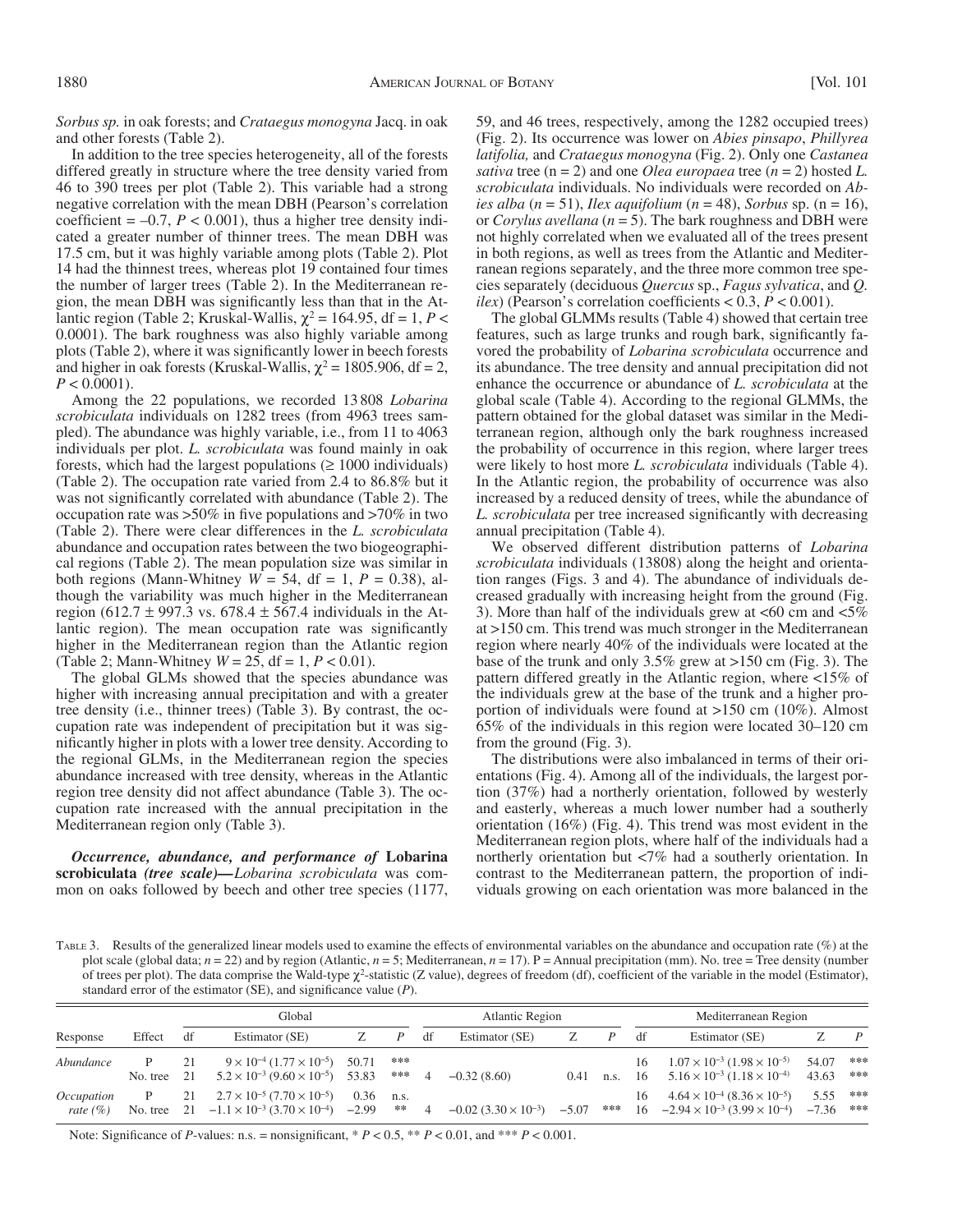

 Fig. 2. Occupation rate (%) of *Lobarina scrobiculata* on the tree species where it occurred most frequently in the Iberian Peninsula. The total numbers of trees sampled from each species are shown inside the bars.

Atlantic plots (ca 25% for each cardinal aspect), with no major differences between north and south (Fig. 4).

# DISCUSSION

 The need to reduce current losses of biodiversity demands high-quality information on threatened species to facilitate their preservation. We performed the first multiscale evaluation of the distribution and population size of *Lobarina scrobiculata* in Southern Europe, and our results highlight key environmental

factors that determine its occurrence, abundance, and performance at two different spatial scales in this heterogeneous region.

*Plot-scale: Occurrence, distribution, and abundance —*  According to our results, *Lobarina scrobiculata* colonizes a wide range of localities, which differ greatly in terms of their annual precipitation, mean temperature, altitude, forest type, and host tree species. However, *L. scrobiculata* is not a frequent species in the Iberian Peninsula (Burgaz et al., 1994; Burgaz and Martínez, 1999), although it can be locally abundant in specific areas (e.g., plots  $7$  and  $11$ ). Thus, according to the rarity patterns described by Rabinowitz (1981), i.e., wide distribution with narrow habitat-specificity and sometimes locally abundant, *L. scrobiculata* can be classified as a rare species in our study area. The high differences in abundance among populations (up to two orders of magnitude) suggest that different factors and processes might operate at the macro- and microscales. Indeed, this situation may also have been affected by historical anthropogenic management, which has caused changes in the landscape configuration and forest structure.

 Our results show that *Lobarina scrobiculata* tends to be more abundant in localities that receive more rain. A higher annual precipitation provides a humid environment, which is suitable for satisfying the liquid water demands of cyanolichens (Lange et al., 1986), thus humidity at the macroenvironmental scale facilitates the persistence and population development of this species. However, there was a surprisingly high frequency of *L. scrobiculata* in relatively dry locations (e.g., Central Spain, plots 9–18; Fig. 1). According to Burgaz and Martínez (1999), *L. scrobiculata* is generally considered to belong to the species of *Lobaria* s. l., which have greater tolerance of the xeric conditions in the Mediterranean climate. A plausible explanation for the occurrence of this cyanolichen in relatively dry forests is that the specific habitat features may compensate for suboptimal

 TABLE 4. Summary of the generalized linear mixed models fi t by a Laplace approximation, which were used to examine the effects of environmental factors on the occurrence and abundance of *Lobarina scrobiculata* at the tree scale in all of the plots sampled in the Iberian Peninsula (global), Atlantic regions plots, and Mediterranean region plots. P = Annual precipitation (mm); No. tree = Number of trees per plot (tree density); DBH = Tree diameter at breast height (cm); Bark = Bark roughness (mm). The data comprise the Wald-type Z-statistic value (Z), coefficient of the variable in the model (Estimator), standard error of the estimator (SE), significance value (P), and random effects standard deviation (SD).

|            |                       |                 | Global  |                           |                 | <b>Atlantic Region</b> | Mediterranean Region      |                 |         |                |
|------------|-----------------------|-----------------|---------|---------------------------|-----------------|------------------------|---------------------------|-----------------|---------|----------------|
| Response   |                       | Estimator (SE)  | Ζ       | $\boldsymbol{P}$          | Estimator (SE)  | Ζ                      | $\boldsymbol{P}$          | Estimator (SE)  | Z       | $\overline{P}$ |
| Occurrence | <b>Fixed effects</b>  |                 |         |                           |                 |                        |                           |                 |         |                |
|            | P                     | 0.005(0.008)    | 0.64    | n.s.                      | 0.002(0.009)    | 0.24                   | n.s.                      | 0.009(0.009)    | 0.90    | n.s.           |
|            | No. tree              | $-0.001(0.003)$ | $-0.38$ | n.s.                      | $-0.020(0.007)$ | $-2.80$                | $**$                      | $-0.002(0.003)$ | $-0.66$ | n.s.           |
|            | <b>DBH</b>            | 0.051(0.008)    | 6.41    | ***                       | 0.051(0.008)    | 6.41                   | ***                       | $-0.005(0.005)$ | $-1.09$ | n.s.           |
|            | Bark                  | 0.136(0.050)    | 2.69    | ***                       | 0.136(0.050)    | 2.69                   | ***                       | 1.161(0.018)    | 9.02    | ***            |
|            | <b>Random</b> effects |                 |         | <b>SD</b>                 |                 |                        | SD                        |                 |         | SD             |
|            | Plot                  |                 |         | 2.06                      |                 |                        | 0.15                      |                 |         | 2.27           |
|            | Residual              |                 |         | 1.44                      |                 |                        | 0.38                      |                 |         | 1.51           |
| Abundance  | <b>Fixed effects</b>  |                 |         |                           |                 |                        |                           |                 |         |                |
|            | P                     | 0.006(0.008)    | 0.73    | n.s.                      | $-0.022(0.002)$ | $-8.84$                | ***                       | 0.007(0.009)    | 0.80    | n.s.           |
|            | No. tree              | 0.002(0.003)    | 0.78    | n.s.                      | $-0.028(0.002)$ | $-14.07$               | ***                       | 0.002(0.003)    | 0.67    | n.s.           |
|            | DBH                   | 0.041(0.006)    | 76.67   | ***                       | 0.035(0.001)    | 39.63                  | ***                       | 0.036(0.001)    | 40.41   | ***            |
|            | Bark                  | 0.067(0.002)    | 35.21   | ***                       | 1.199(0.007)    | 28.00                  | ***                       | 0.056(0.002)    | 25.41   | ***            |
|            | <b>Random</b> effects |                 |         | $\underline{\mathrm{SD}}$ |                 |                        | $\underline{\mathrm{SD}}$ |                 |         | SD             |
|            | Plot                  |                 |         | 2.03                      |                 |                        | 0.01                      |                 |         | 2.12           |
|            | Residual              |                 |         | 1.42                      |                 |                        | 0.12                      |                 |         | 1.46           |

Note: Significance of *P*-values: n.s. = nonsignificant,  $* P < 0.5$ ,  $* P < 0.01$ , and  $* * P < 0.001$ .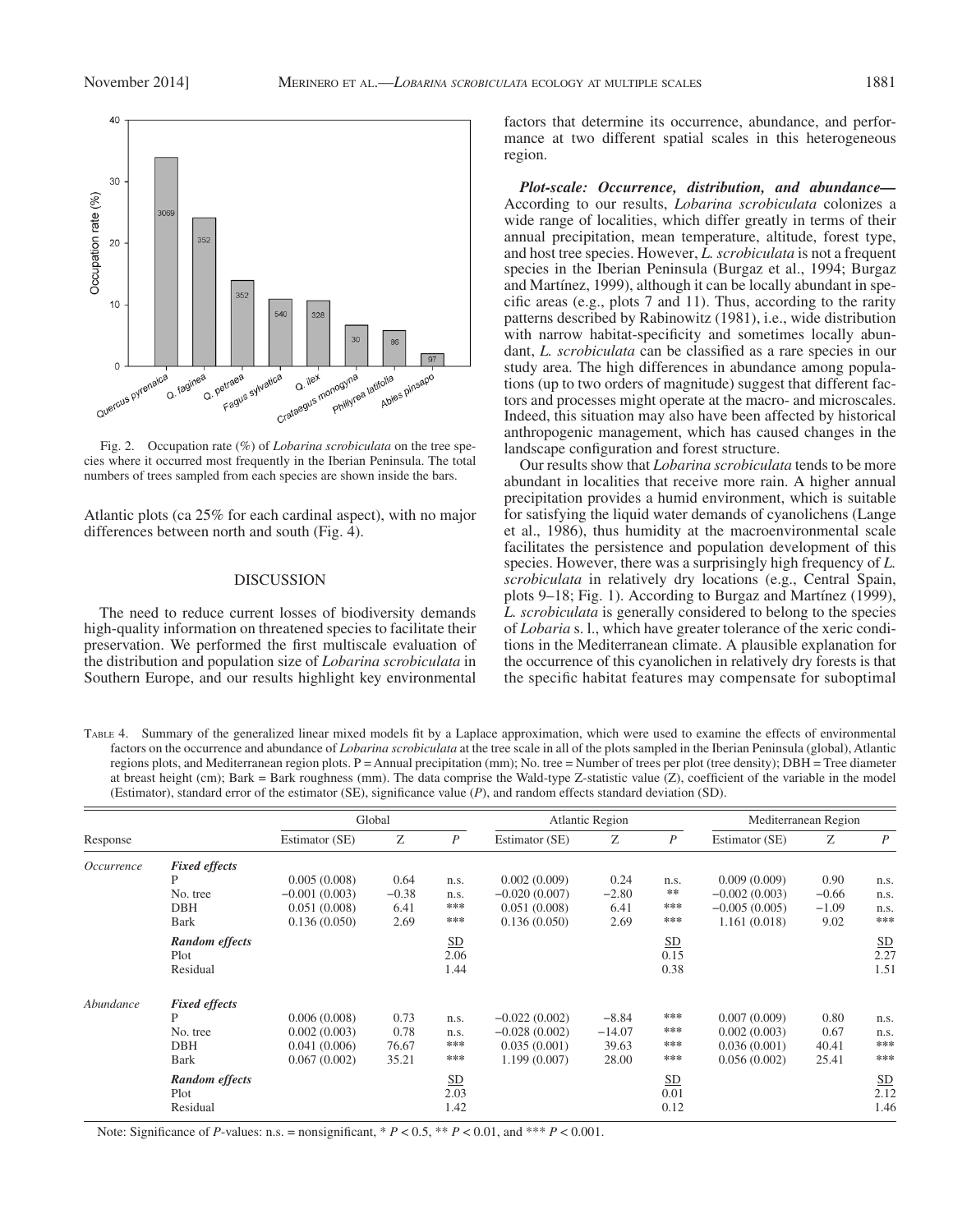

 Fig. 3. Height distribution of *Lobarina scrobiculata* individuals (%) on the tree trunks based on the global data (all plots)  $(n = 13808)$ , Atlantic region plots ( $n = 3392$ ), and Mediterranean region plots ( $n = 10416$ ). The height ranges were measured from the ground.

climatic conditions (e.g., Ellis et al., 2009 ). The deciduous forests canopies where *L. scrobiculata* is found mainly are relatively dense in late spring and summer, which probably maintains the humidity and provides the light conditions that this species requires. However, during the defoliated seasons, other species-specific traits may be more important for species persistence, i.e., *L. scrobiculata* has a high thallus water-holding capacity (Merinero et al., 2014) and it contains usnic acid, which is a sun-screening secondary compound (Culberson, 1969; McEvoy et al., 2007). Thus, the habitat conditions and these species-specific features may enhance the performance of this lichen in dry conditions. Indeed, Gauslaa et al. (2012) demonstrated that some old-forest cyanolichens (including *L. scrobiculata* ) had better resistance to higher irradiance when desiccated



 Fig. 4. Proportion of *Lobarina scrobiculata* individuals (%) distributed on the tree trunks in each orientation range: (1) north  $(311^{\circ} - 45^{\circ})$ ; (2) south (136 $^{\circ}$ -225 $^{\circ}$ ); (3) east (46 $^{\circ}$ -135 $^{\circ}$ ); and (4) west (226 $^{\circ}$ -310 $^{\circ}$ ). The results are shown for the global data (all plots)  $(n = 13808)$ , Atlantic region plots ( $n = 3392$ ), and Mediterranean region plots ( $n = 10416$ ).

compared with sympatric cephalo- and chlorolichens, thereby suggesting that cyanolichens might be better adapted to long hydration-desiccation cycles.

*Lobarina scrobiculata* was more abundant in forests with a high tree density and relatively thinner trees. In this forest structure, which is typical of relatively young/managed forests, there is probably more potential habitat available for lichen colonization and propagation at the plot scale. Thus, the higher frequency of *L. scrobiculata* in forests with relatively thin trees instead of large trees suggests that *L. scrobiculata* exhibits slightly different performance compared with *Lobaria pulmonaria* (L.) Hoffm. in our study area (e.g., Belinchón et al., 2009, 2011 ). Both are considered to be old-forest lichen species that are highly dependent on large trees and the microenvironments created by old-forest canopies (Barkman, 1958; James et al., 1977 ). However, recent studies in boreal forests also suggest that *L. scrobiculata* performs well in young forests, as well as old forests (Hilmo, 2002; Hilmo and Ott, 2002; Hilmo et al., 2011a, 2011b). Our results agree with these findings because *L*. *scrobiculata* was more abundant in the Mediterranean region, where the tree densities are generally higher but thinner trees are present, which is probably a consequence of the forest management history (Blanco et al., 2005).

 This result was unexpected because the climatic conditions are more favorable in the Atlantic region (constant macroenviromental high humidity), where the forests are also older and less intensively managed (Valladares et al., 2004; Blanco et al., 2005 ). However, the old-forest dependency may vary along ecological gradients ( Scheidegger and Werth, 2009 ). Thus, *Lobarina scrobiculata* occurred in old forests but its abundance appeared to be enhanced in relatively young oak forests in the studied area. It is important to note that population size has been used as an indicator of environmental quality for threatened species (e.g., Carrascal and Seoane, 2009; Belinchón et al., 2011; Stehn et al., 2013). However, other factors such as the genetic diversity or population structure should be assessed to confirm this relationship in our case because a high abundance need not correlate with the optimum environmental conditions. For example, Larsson and Gauslaa (2011) suggested that lichens often experience suboptimal environmental field conditions even where the species are abundant. Nevertheless, the risk of local population extinction increases with decreasing population size (Soulé, 1987; Iriondo et al., 2009), thus special attention must be paid to very small populations (e.g., plots 12, 19, and 20; Table 2).

 In addition to the population size, the spatial distribution of individuals within the plot, i.e., occupation rate, is a factor that may determine population persistence. The likelihood of local extinction is probably lower with a high occupation rate ( Öckinger and Nilsson, 2010 ) because stochastic events (e.g., climatic extreme events, cattle activity, or tree falls) are less likely to cause major variations in the population size. The mean occupation rate in the study populations was close to 30%, but most of the populations had a strikingly low occupation rate (Table 2), thereby implying a highly aggregated spatial pattern, which may be a consequence of the following two factors. First, the populations might be young and a result of relatively recent colonization events, so these populations may expand over time (e.g., Kalwij et al., 2005). This may be consistent with our results, which showed that the occupation rate decreased with increasing tree density, and higher tree densities may be related to relatively young forests. Second, they could be declining populations that might become extinct (see Rolstad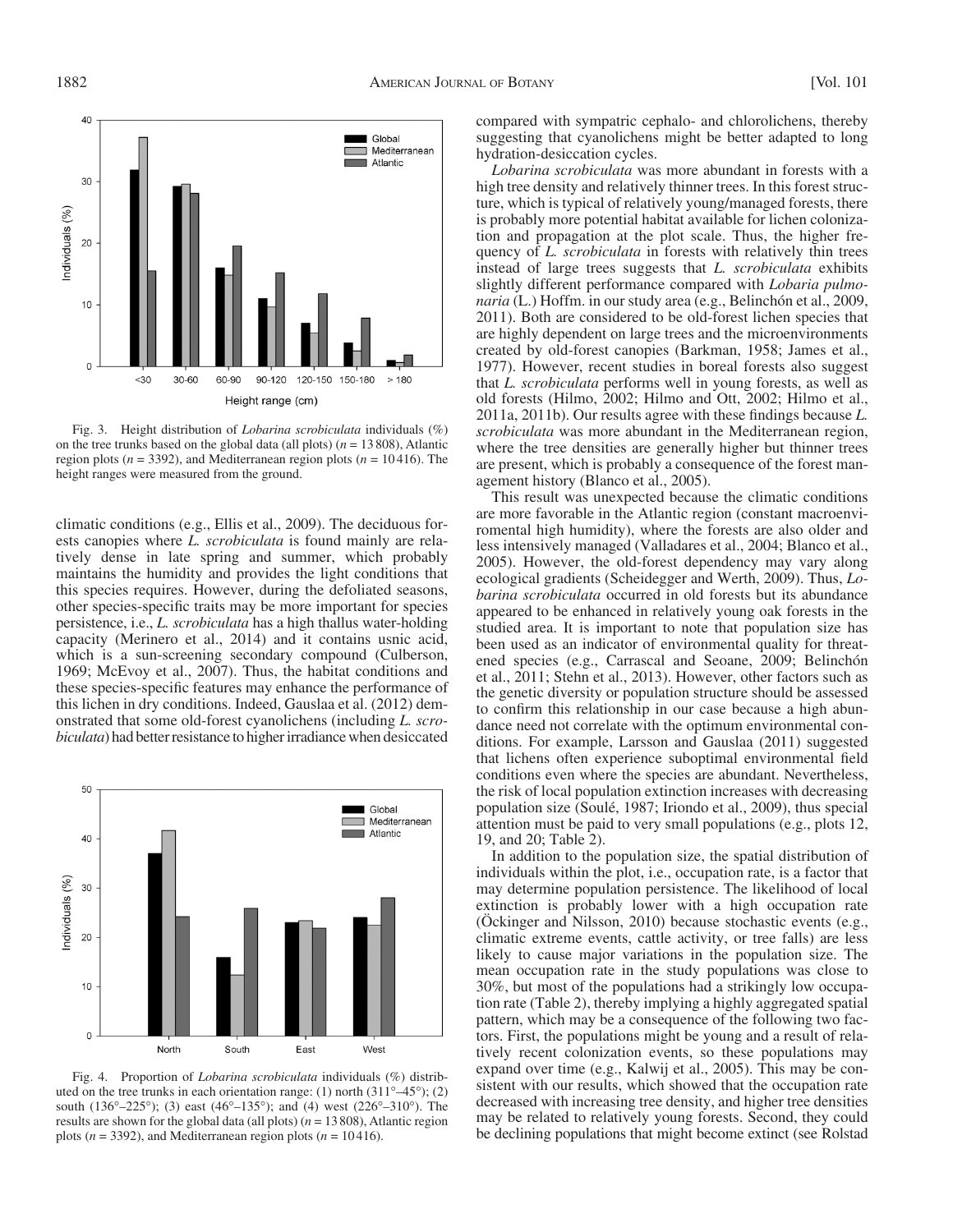et al., 2001; Belinchón et al., 2011; Schei et al., 2012). However, the fate of these populations is dependent on the colonizationextinction dynamics because the successful colonization of new trees relies on the dispersal of propagules and the success of establishment. This process is probably constrained by: (a) reproductive limitations due to the low production of diaspores (e.g., a lack of reproductive individuals) ( Scheidegger, 1995 ); (b) unsuccessful establishment of new individuals due to the low availability of suitable microhabitats (Hedenås et al., 2003); or (c) the microenvironments are suitable for establishment but they limit the growth rate (Hilmo et al., 2011b).

The dispersal efficiency of lichens has been shown to be affected by the propagule size, which depends on the type of reproduction, where asexual symbiotic diaspores are much heavier and usually reach shorter distances than sexual fungal spores (Johansson and Ehrlén, 2003; Hedenås et al., 2003; but see Schei et al., 2012). According to Hedenås et al. (2003), asexual dispersal is efficient at a local scale (150 m  $\times$  150 m plots) where it results in a homogeneous distribution of epiphytes. Therefore, a high number of colonized trees may indicate effective dispersal within the plot ( Johansson and Ehrlén, 2003; Schei et al., 2012). In the populations of *Lobarina scrobiculata* that we studied, soredia production did not appear to be a limitation (Burgaz and Martínez, 1999; S. Merinero et al., unpublished data). Thus, assuming that *L. scrobiculata* disperses effectively at the local scale (but not at the landscape scale; see Hilmo, 2002), we suggest that the high number of noncolonized trees we found might be explained by: (a) limited time for colonization and population expansion within the plot, and/or (b) the lack of a suitable quality microhabitat for the local establishment of *L. scrobiculata.* The latter reason agrees with other studies at a similar spatial scale, which reported the limited distribution and abundance of epiphytic lichens due to environmental filtering, usually in combination with limitations on local dispersal ( Öckinger et al., 2005 ; Belinchón et al., 2011 ; Schei et al., 2012; Nascimbene et al., 2013). However, biotic interactions that operate at the tree scale (e.g., competition with other epiphytes) might also influence the distribution and abundance of *L. scrobiculata* at the plot scale.

*Tree-scale: Occurrence, abundance, and distribution of individuals —* The abundance of *Lobarina scrobiculata* was higher at the plot scale where the trees had a relatively thin DBH but, at this finer scale, both the probability of occurrence and abundance increased with the tree DBH. This result agrees with numerous studies (e.g., Hedenås et al., 2003; Ranius et al., 2008; Belinchón et al., 2011) because the tree diameter is generally correlated with tree age (Ranius et al., 2008; Öckinger and Nilsson, 2010) and larger trees have a greater surface area that has been available for colonization for a longer time, while they generally provide a more suitable microhabitat for propagule establishment (i.e., the bark chemistry and roughness may be more suitable) (Barkman, 1958; Belinchón et al., 2011). Our results also highlight the importance of bark roughness, independent of the tree size, as an essential microhabitat quality factor that increases the probability of occurrence and abundance for *L. scrobiculata*. Bark fissures with a greater depth and thickness enhance bark moisture retention (Barkman, 1958; Ranius et al., 2008), which may provide suitable conditions for lichen propagule establishment and development, especially in the dry macroclimatic conditions of the Mediterranean region (Barkman, 1958; Hilmo and Ott, 2002; Belinchón et al., 2009, 2011). The strong effect of bark roughness is probably due to

the fact that *L. scrobiculata* mostly colonizes oak trees, which have rough bark even when young (Fig. 2; Belinchón et al., 2009 , 2011 ). In the Atlantic region, the probability of *L. scrobiculata* being abundant on each tree was also higher in forests that received less precipitation and with lower tree densities, which could have been related to the type of forest, because oak forests are found in slightly drier locations and they have a relatively more open canopy than beech forests.

 Therefore, our results suggest that the distribution of *Lobarina scrobiculata* throughout the Iberian Peninsula is highly dependent on the availability of suitable host trees in favorable oak forests. However, *L. scrobiculata* occurs on different types of broadleaf and coniferous species in other regions (Hallingbäck, 1989; Rolstad et al., 2001; Hilmo et al., 2011a; Smith et al., 2009; Schei et al., 2012).

*Lobarina scrobiculata* was more frequent on lower parts of the trunks with northerly orientation (Figs. 3 and 4). This suggests that its distribution is related to the gradients of light, temperature, and water availability along the trunk. The humidity increases with greater proximity to the ground (Geiger, 1950) and the light availability varies with the aspect on the tree (Gauslaa et al., 2001). Therefore, the pattern detected is consistent with a strong humidity demand at the microhabitat scale, which avoids extreme direct sunlight and wind exposure (i.e., higher desiccation). This trend was stronger in the Mediterranean region where the desiccation risk is higher. By contrast, the individual distribution was not orientation-dependent in the Atlantic region where all sides of the trunk appeared to be equally favorable for *L. scrobiculata* establishment and growth. In addition, it is interesting to note that the proportion of individuals growing close to the ground was much lower in this region compared with the Mediterranean region (Fig. 3). This could be attributable to factors other than humidity and light, which may influence the height distribution on the trunk. For example, we did not evaluate the effect of gastropod grazing but previous studies suggest that the proximity to the ground increases the risk and severity of herbivory for *L. scrobiculata* (Asplund et al., 2010). This factor is probably important in the Atlantic region, which is a very humid and generally calcareous habitat, thus the activity of gastropods may be favored (Gärdenfors et al., 1995).

*Conclusions*—This study contributes greatly to defining the ecological niche of the threatened species *Lobarina scrobiculata* in two contrasting biogeographical regions of the Iberian Peninsula. *L. scrobiculata* is a rare species in this area but it was locally abundant in rainy locations. However, the occurrence of *L. scrobiculata* in numerous forests with relatively low water availability might be explained by compensating factors, such as forest structural features and/or its high thallus water-holding capacity. Given the low occupation rates in most of the populations, we consider that the status of *L. scrobiculata* remains uncertain in the Iberian Peninsula because the extinction risk increases with a low occupation rate. Our hypothesis that *L. scrobiculata* would perform better in the Atlantic region was not supported because the abundance and occupation rates were generally lower than those in the Mediterranean region.

 The abundance was higher in locations with more but thinner trees. Thus, although it is widely accepted that *Lobarina scrobiculata* belongs to mature epiphytic communities, relatively young and/or slightly managed forests hosted more abundant and vital populations of this species. Therefore, conservation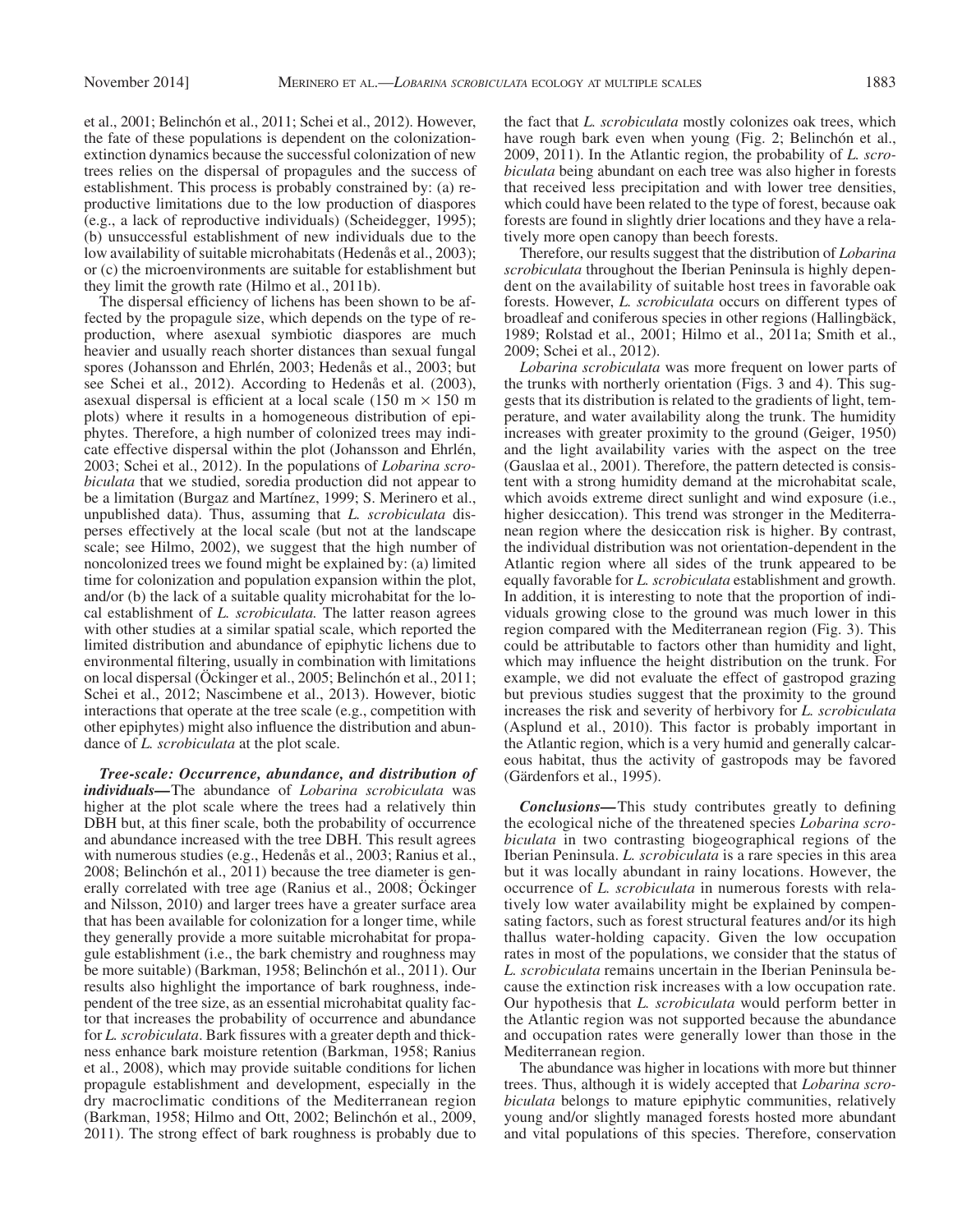strategies should be directed toward the preservation of known populations, as well as uncolonized and nearby forests, which may be potential areas for population expansion.

Multiscale field measurements are required because environmental variables may affect the performance of a species in different ways depending on the scale (e.g., the differences in the importance of DBH or annual precipitation at the plot and tree scales). Our findings are important for extending the knowledge of the environmental requirements of *Lobarina scrobiculata* , which are critical for implementing conservation measures. Many questions are still unanswered but new hypotheses arise from these interesting results. For example, the fine-scale demographic population structure related to forest management, long-term population monitoring, and genetic population structure have not been determined but they are needed to assess the current conservation status of *L. scrobiculata* in this heterogeneous region.

# LITERATURE CITED

- ARAGÓN, G., I. MARTÍNEZ, P. IZQUIERDO, R. BELINCHÓN, AND A. ESCUDERO. 2010. Effects of forest management on epiphytic lichen diversity in Mediterranean forests. *Applied Vegetation Science* 13: 183-194.
- ASPLUND, J., P. LARSSON, S. VATNE, AND Y. GAUSLAA. 2010. Gastropod grazing shapes the vertical distribution of epiphytic lichens in forest canopies. *Journal of Ecology* 98: 218-225.
- BALMFORD, A., P. CRANE, A. DOBSON, R. E. GREEN, AND G. M. MACE. 2005. The 2010 challenges: Data availability, information needs and extraterrestrial insights. *Philosophical Transactions of the Royal Society of*  London, B, Biological Sciences 360: 221-228.
- BARKMAN, J. J. 1958. Phytosociology and ecology of cryptogamic epiphytes . Koninklijke Van Gorcum & Comp. N.V., Assen, Netherlands.
- BATES, D., M. MAECHLER, AND B. BOLKER. 2013. Ime4: Linear mixedeffects models using S4 classes. R package version 0.999999-2. Website http://CRAN.R-project.org/package=lme4 .
- BELINCHÓN, R., I. MARTÍNEZ, G. ARAGÓN, A. ESCUDERO, AND M. DE LA CRUZ. 2011. Fine spatial pattern of an epiphytic lichen species is affected by habitat conditions in two forest types in the Iberian Mediterranean region. *Fungal Biology* 115: 1270–1278.
- BELINCHÓN, R., I. MARTÍNEZ, M. A. G. OTÁLORA, G. ARAGÓN, J. DIMAS, AND A. Escupero. 2009. Fragment quality and matrix affect epiphytic performance in a Mediterranean forest landscape. *American Journal of Botany* 96 : 1974 – 1982 .
- BLANCO, E., M. A. CASADO, M. COSTA, R. ESCRIBANO, M. GARCÍA, M. GÉNOVA, A. GÓMEZ, ET AL. 2005. Los bosques ibéricos. Una interpretación geobotánica. Editorial Planeta, Barcelona, Spain.
- BURGAZ, A. R., E. FUERTES, AND A. ESCUDERO. 1994. Climax epiphytic communities in Mediterranean Spain. *Botanical Journal of the Linnean Society* 115: 35-47.
- BURGAZ, A. R., AND I. MARTÍNEZ. 1999. La familia Lobariaceae en la Península Ibérica. *Botanica Complutensis* 23: 59-90.
- CAMERON, R. P., T. NEILY, AND H. CLAPP. 2013. Forest harvesting impacts on mortality of an endangered lichen at the landscape and stand scales. *Canadian Journal of Forest Research* 43: 507-511.
- CARRASCAL, L. M., AND J. SEOANE. 2009. Linking density, productivity and trends of an endangered species: The Bonelli's eagle in Spain. *Acta Oecologica* 35: 341-348.
- CULBERSON, C. F. 1969. Chemical studies in the genus *Lobaria* and the occurrence of a new tridepside, 4-O-methylgyrophoric acid. *Bryologist* 72: 19–27.
- ELLIS, C. J. 2012. Lichen epiphyte diversity: A species, community and trait-based review. *Perspectives in Plant Ecology, Evolution and Systematics* 14: 131-152.
- ELLIS, C. J., R. YAHR, AND B. J. COPPINS. 2009. Local extent of old-growth woodland modifies epiphyte response to climate change. *Journal of Biogeography* 36: 302-313.
- ENVIRONMENT CANADA. 2007. Recovery strategy for the boreal felt lichen ( *Erioderma pedicellatum* ), Atlantic population, in Canada . Species at Risk Act recovery strategy series, Environment Canada, Ottawa, Ontario, Canada.
- EUROPEAN ENVIRONMENT AGENCY. 2009. Biogeographical regions in Europe. Website http://www.eea.europa.edu [Accessed 04 January 2014].
- GÄRDENFORS, U. 2010. The 2010 Red List of Swedish species. ArtDatabanken SLU, Uppsala, Sweden.
- GÄRDENFORS, U., H. W. WALDÉN, AND I. WÄREBORN. 1995. Effects of soil acidification on forest land snails. *Ecological Bulletins* 44: 259-270.
- GAUSLAA, Y., D. S. COXSON, AND K. A. SOLHAUG. 2012. The paradox of higher light tolerance during desiccation in rare old forest cyanolichens than in more widespread co-occurring chloro- and cephalolichens. *New Phytologist* 195: 812-822.
- GAUSLAA, Y., M. OHLSON, K. A. SOLHAUG, W. BILGER, AND L. NYBAKKEN. 2001. Aspect-dependent high-irradiance damage in two transplanted foliose forest lichens, *Lobaria pulmonaria* and *Parmelia sulcata.* Canadian Journal of Forest Research 31: 1639-1649.
- GEIGER, R. 1950. The climate near the ground. Harvard University Press, Cambridge, Massachusetts, USA.
- GIMÉNEZ-BENAVIDES, L., A. ESCUDERO, AND J. M. IRIONDO. 2007. Reproductive limits of a late-flowering high-mountain Mediterranean plant along an elevational climate gradient. *New Phytologist* 173: 367-382.
- GUISAN, A., T. C. EDWARDS, AND T. HASTIE. 2002. Generalized linear and generalized additive models in studies of species distributions: Setting the scene. *Ecological Modelling* 157: 89-100.
- HALLINGBÄCK, T. 1989. Occurrence and ecology of the lichen *Lobaria scrobiculata* in Southern Sweden. *Lichenologist* 21 : 331 – 341 .
- HEDENÅS, H., V. O. BOLYUKH, AND B. G. JONSSON. 2003. Spatial distribution of epiphytes on *Populus tremula* in relation to dispersal mode. Journal of Vegetation Science 14: 233-242.
- HILMO, O. 2002. Growth and morphological response of old-forest lichens transplanted into a young and an old *Picea abies* forest. *Ecography* 25: 329-335.
- HILMO, O., H. ELY-AASTGRUP, H. HYTTEBORN, AND H. HOLIEN. 2011a. Population characteristics of old forest associated epiphytic lichens in *Picea abies* plantations in the boreal rainforest of Central Norway. Canadian Journal of Forest Research 41: 1743-1753.
- HILMO, O., AND S. OTT. 2002. Juvenile development of the cyanolichen *Lobaria scrobiculata* and the green algal lichens *Platismatia glauca* and *Platismatia norvegica* in a boreal *Picea abies* forest. *Plant Biology* 4: 273-280.
- HILMO, O., L. ROCHA, H. HOLIEN, AND Y. GAUSLAA. 2011b. Establishment success of lichen diaspores in young and old boreal rainforests: A comparison between *Lobaria pulmonaria* and *L. scrobiculata.* Lichenologist 43: 241-255.
- IRIONDO, J. M., M. J. ALBERT, L. GIMÉNEZ-BENAVIDES, F. DOMÍNGUEZ-LOZANO, AND A. ESCUDERO. [eds.]. 2009. Poblaciones en peligro: Viabilidad demográfica de la flora vascular amenazada de España. Dirección General de Medio Natural y Política Forestal (Ministerio de Medio Ambiente, y Medio Rural y Marino), Madrid, Spain.
- JAMES, P. W., D. I. HAWKSWORTH, AND F. ROSE. 1977. Lichen communities in the British Isles: A preliminary conspectus . *In* M. R. D. S. Seaward [ed.], Lichen ecology, 295–413. Academic Press, London, UK.
- JOHANSSON, P., AND J. EHRLÉN. 2003. Influence of habitat quantity, quality and isolation on the distribution and abundance of two epiphytic lichens. *Journal of Ecology* 91: 213-221.
- KALWIJ, J. M., H. H. WAGNER, AND C. SCHEIDEGGER. 2005. Effects of standlevel disturbances on the spatial distribution of a lichen indicator. *Ecological Applications* 15 : 2015 – 2024 .
- LANGE, O. L., E. KILIAN, AND H. ZIEGLER. 1986. Water vapor uptake and photosynthesis in lichens: Performance differences in species with green and blue-green algae as phycobionts. *Oecologia* 71: 104–110.
- LARSSON, P., AND Y. GAUSLAA. 2011. Rapid juvenile development in old forest lichens. *Botany* 89: 65-72.